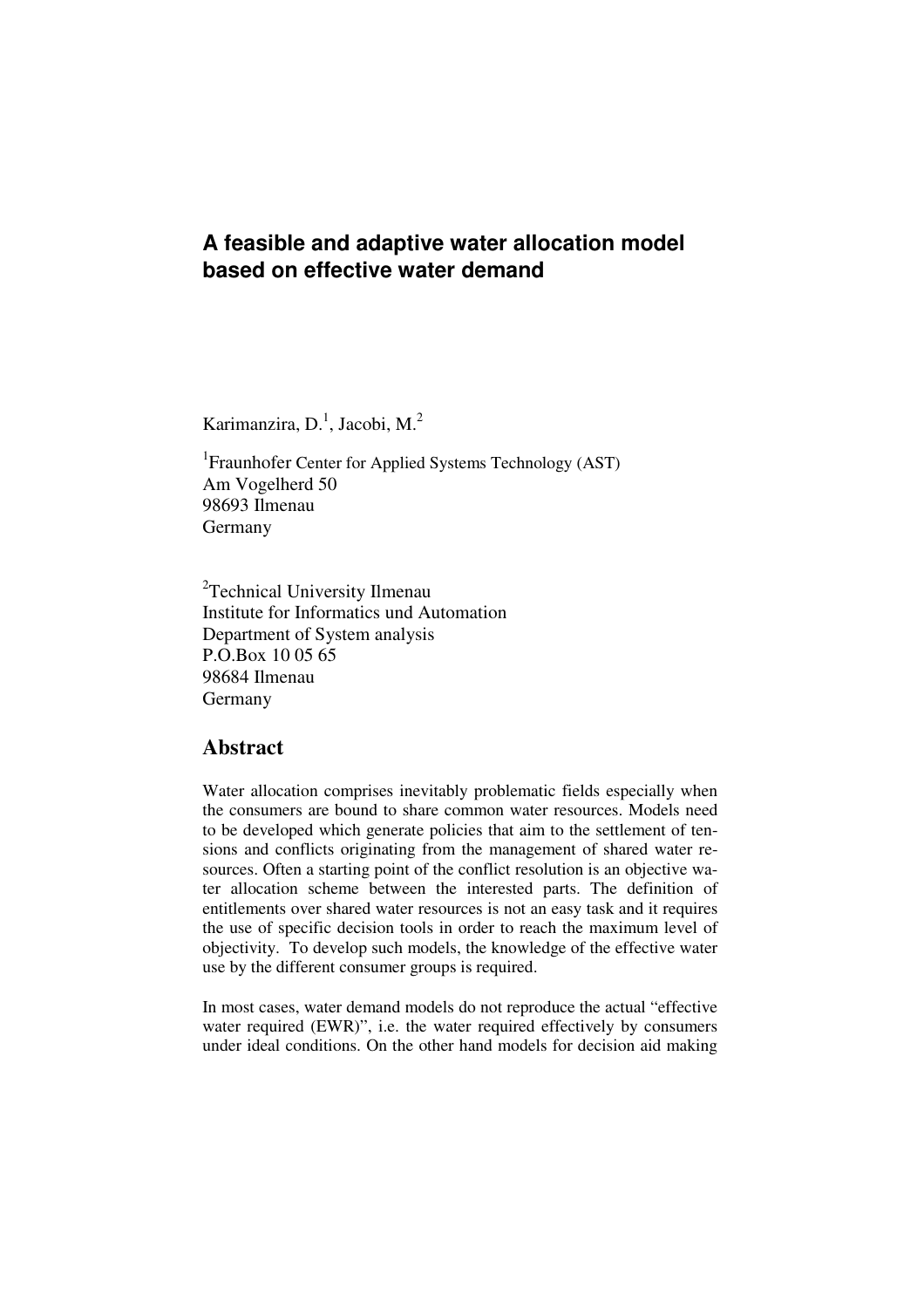for water allocation require this variable as an input. Therefore, it is necessary to develop water demand models which can calculate the EWR for different consumers. In this paper such a modeling concept will be introduced. It is an adaptive concept which uses previous EWR, previous water allocated, environmental and socio-economic conditions to derive policies to determine water to be allocated to different consumer groups in the future. The model combines two water demand approaches, a microcomponent-based approach to calculate the EWR and a data-based approach to calculate and predict the future water use if no policies are adaptations are made. The results of the two models will then be used subjected to environmental and socio-economic conditions to determine future policies of water allocation by induction. Due to the uncertainty of the determinants, fuzzy logic theory is applied. This allows imitating the behavior of an administrator and new allocation policies to be adapted. The model can be a decision aid for water distribution planning and such an instrument can be very useful for the local specialists and administrations for justification of the allocation scheme.

## **1 Problem statement**

Foreign and domestic correspondences account of the water situation in Beijing region as dramatic. In 1999, the Beijing residents were forced to draw upon the city's water reserve for the first time (Kwang, 2000). Farmers in the Beijing municipality had it worse because during the dry years of the 1980s, the state council reallocated the Miyun reservoir away from agricultural use for urban use. Also the industry, which holds priority over agriculture, faces the prospect of dry taps if nothing is done (Kwang, 2000). Although china as a whole, containing one-sixth of the world's fresh water resources, appears well endowed, numerous factors contribute to severe water problems. First, China has the world's largest population, and thus per capita water resources are insignificant, and in many places quite scarce. Each Chinese resident only has access to a quarter of the water the average world citizen has access to. The other important factor is that distribution of water is extremely uneven and china's exorbitant economic growth since the 1980s. Another issue, which has to be incorporated into the system, is the rapidly changing land use and technology (water reuse) in Beijing. Statistics of Beijing show that the industry is moving from primary to more and more tertiary. Therefore, the Beijing region requires a good, feasible and adaptive water management system to cope with the rapid changing situations.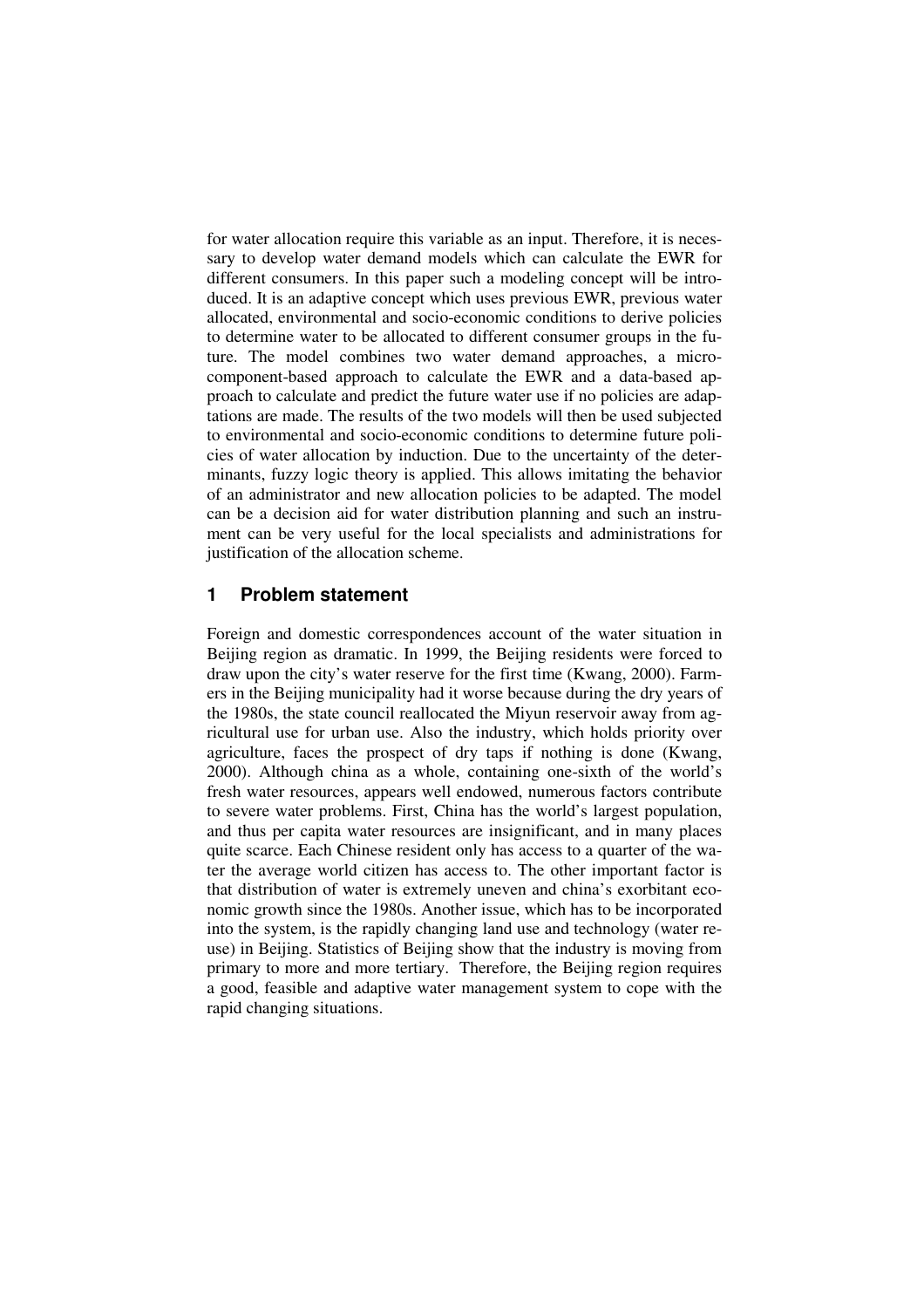# **2 Introduction**

Water resources management is approached as a two phase process, comprising the strategic and the operational management. The objective of the first phase is the selection of measures and projects aiming at fulfilling the present and future water requirements of different consumers while protecting the water resources and the environment thus securing conditions of sustainable development. The most serious difficulty the decision makers face at this strategic level is the uncertainty by which all the determinants are estimated for future time horizons. Another major difficulty in forecasting water demand is its multiplicity of uses, each with a different potential rate of growth in demand; a further complication is the growth in water recycling in industry. In reality, water allocators use simple rules for priorities and percentage of fulfillment of the different consumer groups. Often, these are very subjective. This paper presents a feasible method to increase objectivity in solving problems of water allocation to various users, using fuzzy logic theory. The background of fuzzy logic theory can be found in a variety of books and papers (Zadeh, 1980; Zimmermann, 1996). The method simply realizes the concept of forecasting water requirement and the logic of its management based on administrators' behavior.

The paper is outlined as follows. In section 3, the methodology will be described. The performance of the system will be demonstrated using data from the Beijing region in section 4. Due to the length of the paper, only the results of managing agricultural water requirement will be presented. The paper will be closed with some conclusions.

# **3 Methodology**

## **3.1 Concept of forecasting water requirement based on administrator behavior**

When managing water requirement for a year for a certain consumer group, an administrator forecasts an amount of water using some environmental information of the region and the consumer group itself, and he then assigns a water amount accordingly. In this case, an expert of water management can forecast a certain water amount using the relationship between the necessary information for the forecast and the forecasted water need from experience.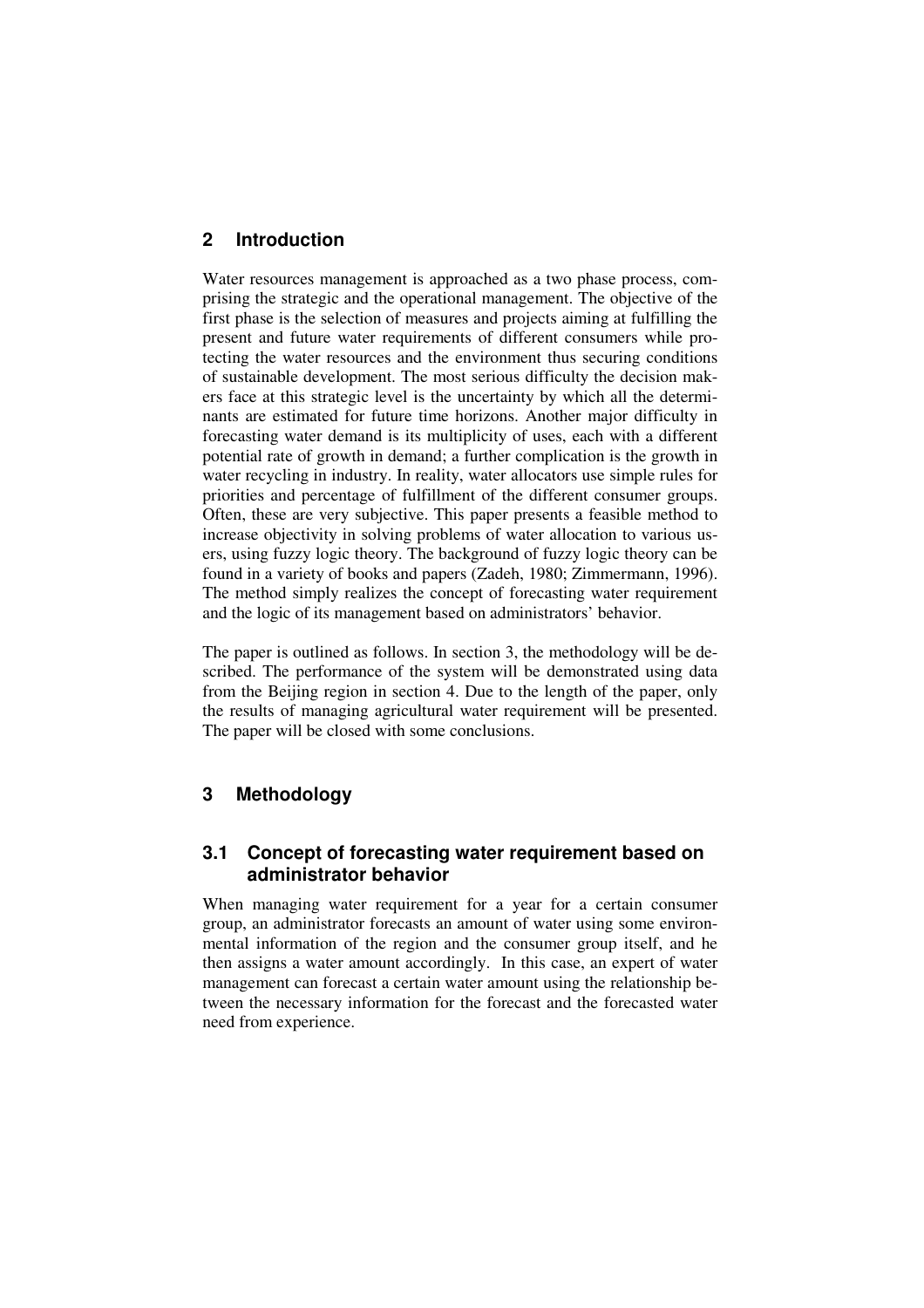Assuming the function *f* defines mathematically the relations, water requirement for a year forecasted by an expert can be expressed as follows:

$$
Y_{W} = f(X_{D}, X_{W}, X_{P}, ...
$$

$$
X_{T}, X_{GDP}, X_{POP}, X_{S})
$$
(3.1)

where  $Y_W$  is the forecasted water requirement for a year,  $X_D$ ,  $X_W$ ,  $X_T$ ,  $X_P$ ,  $X_{GDP}$ ,  $X_{POP}$ ,  $X_S$  are the difference between EWR and water previously allocated (WPA) yearly forecasted average temperature, yearly forecasted average precipitation, yearly forecasted gross domestic product, yearly forecasted population and the yearly forecasted sowing area for crops.

The mathematical Eq. (3.1) requires an expert to utilize three kinds of information; he must obtain the past water management results  $[X_D, X_W]$ , the environmental conditions  $[X_T, X_P, X_S]$  and the socio-economic conditions [*XGDP, XPOP*] himself to forecast water requirement for a year. From the viewpoint of systemization however, it is not always easy to define mathematically or physically the function *f*. In fact, numerical data are not always useful for an expert. Here, a mathematical equation such as Eq. (3.1) can be converted into logical equation which is formed by the algorithm if X is A then Y is B; that is, it presents the criterion variable Y of Eq.  $(3.1)$  which corresponds to value B when variable X, equivalent to the predictor variables of Eq. (3.1), gives the value A. Accordingly, the forecasting system of water requirement and allocation can be implemented using fuzzy logic theory.

## **3.2 The logic of water management based on administrator behavior**

The logic of the feasible water management system consists of two stages, the logic of forecast and the logic of decision, as shown in Fig. 1. Of the three stages in the logic of forecast, stage (1) is the process where records of water management policies (distribution to different consumer groups) are obtained. Here, the water management policies are in the form history data. Stage (2) is the process where environmental conditions and socioeconomic factors of a year are forecasted and the EWR is calculated. Stage (3) is the process where the previous year water deficit is estimated using information of stage (2) and (1).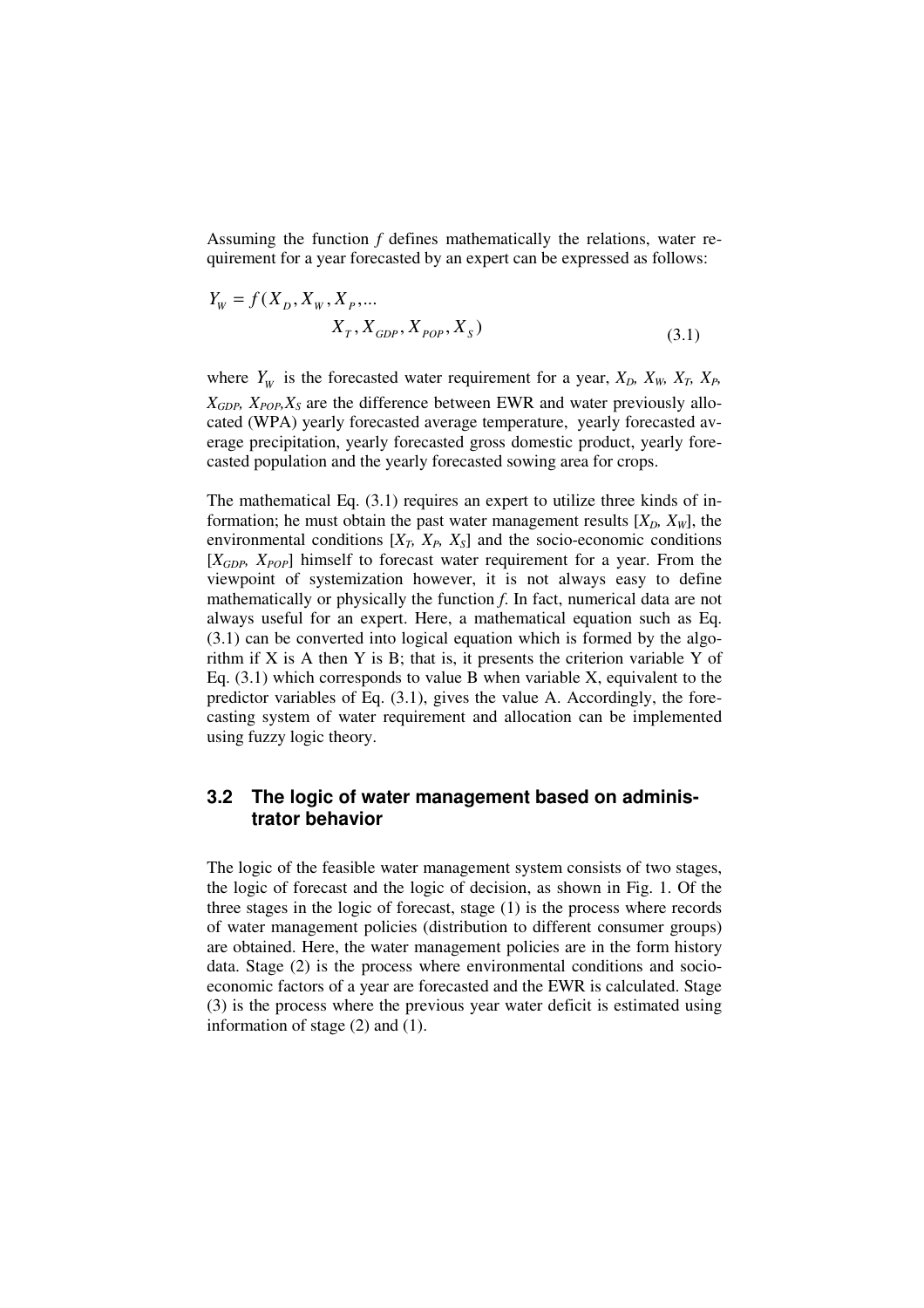Next, the logic of decision and distribution is the process where a certain water amount is decided for different consumer groups using information estimated at stage (3) and (2).



**Fig.** 1**.** Logic of forecast

The logic of water management described above is realized as depicted in Fig. 2. The stages (1), (2) and (3) of the logic are realized by the modules 1, 2 and 3, respectively. Stage (4) is realized by module 4.



**Fig.** 2**.** Realization of the logic of water management based on administrator's decision behavior.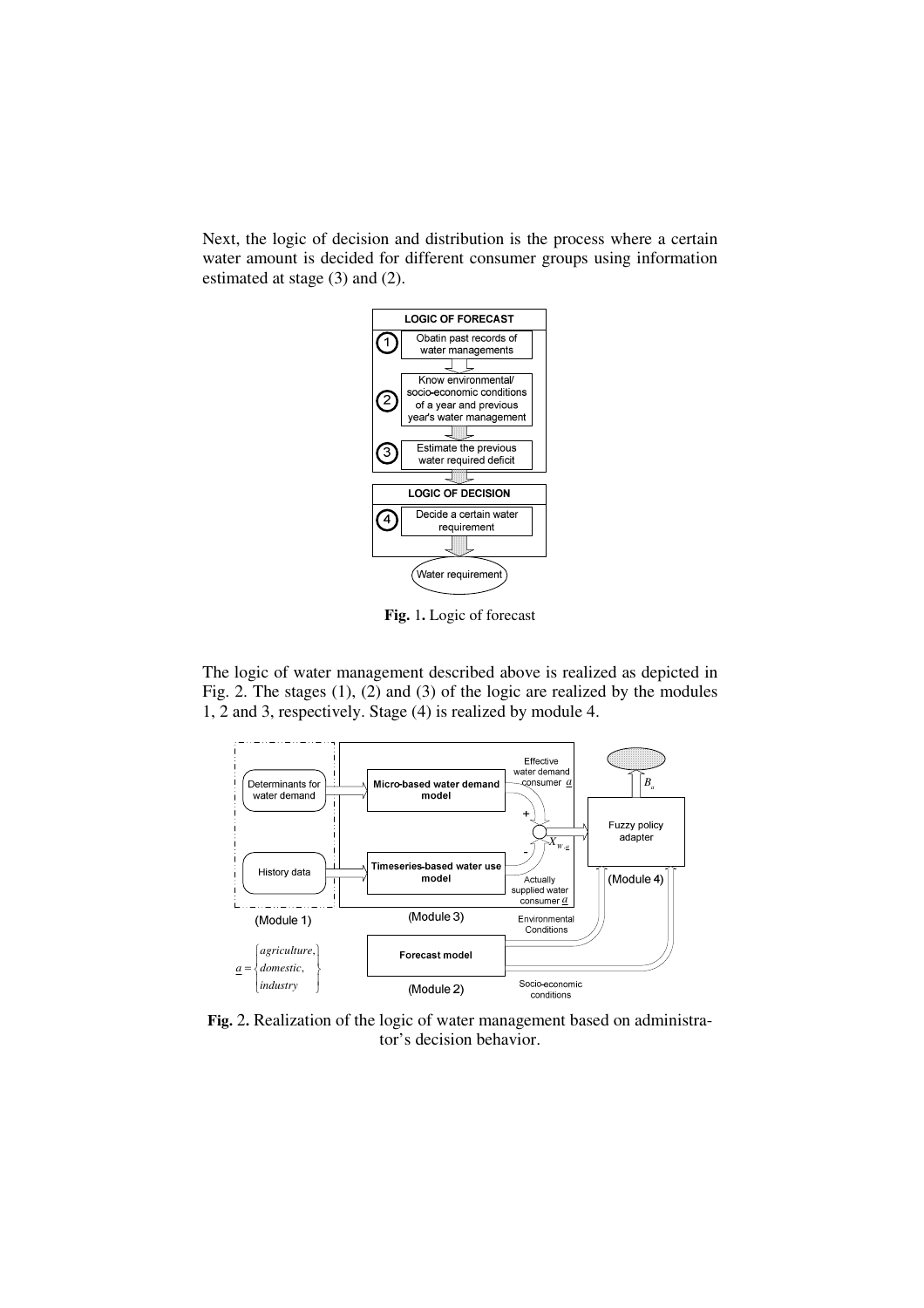## **3.3 Determination of the previous water required deficit**   $X_D = EWR-PWA$

As could be seen in Fig. 2, the model combines two water demand approaches, a micro-based approach to calculate the EWR for a certain consumer and a data-based approach to determine water previously allocated for a certain consumer. Both types of models have been previously presented by the authors in (Karimanzira and Jacobi, 2006 and 2007). Microbased models were developed for the main consumer groups, residential, industry and agriculture. These models are based on decomposition principles, which divide a water using group into its components. Using this principle, one can model the amount of water effectively required by a component and then combining the water requirements of the components to the total effective water requirement of the specific consumer group rigorously as shown in Fig. 2. This module mainly accounts for the adaptive nature of the system, because the system has to adapt to the changes in the composition of the components such as cropping patterns of a certain year or industrial composition and water saving technology changes. The method has also some delimiting factors, such as huge knowledge requirement of the components but it is very exact for calculating effective water demand. In the following, the micro-based models for the three main consumer groups will be briefly described.



**Fig. 3. Calculating effective water demand**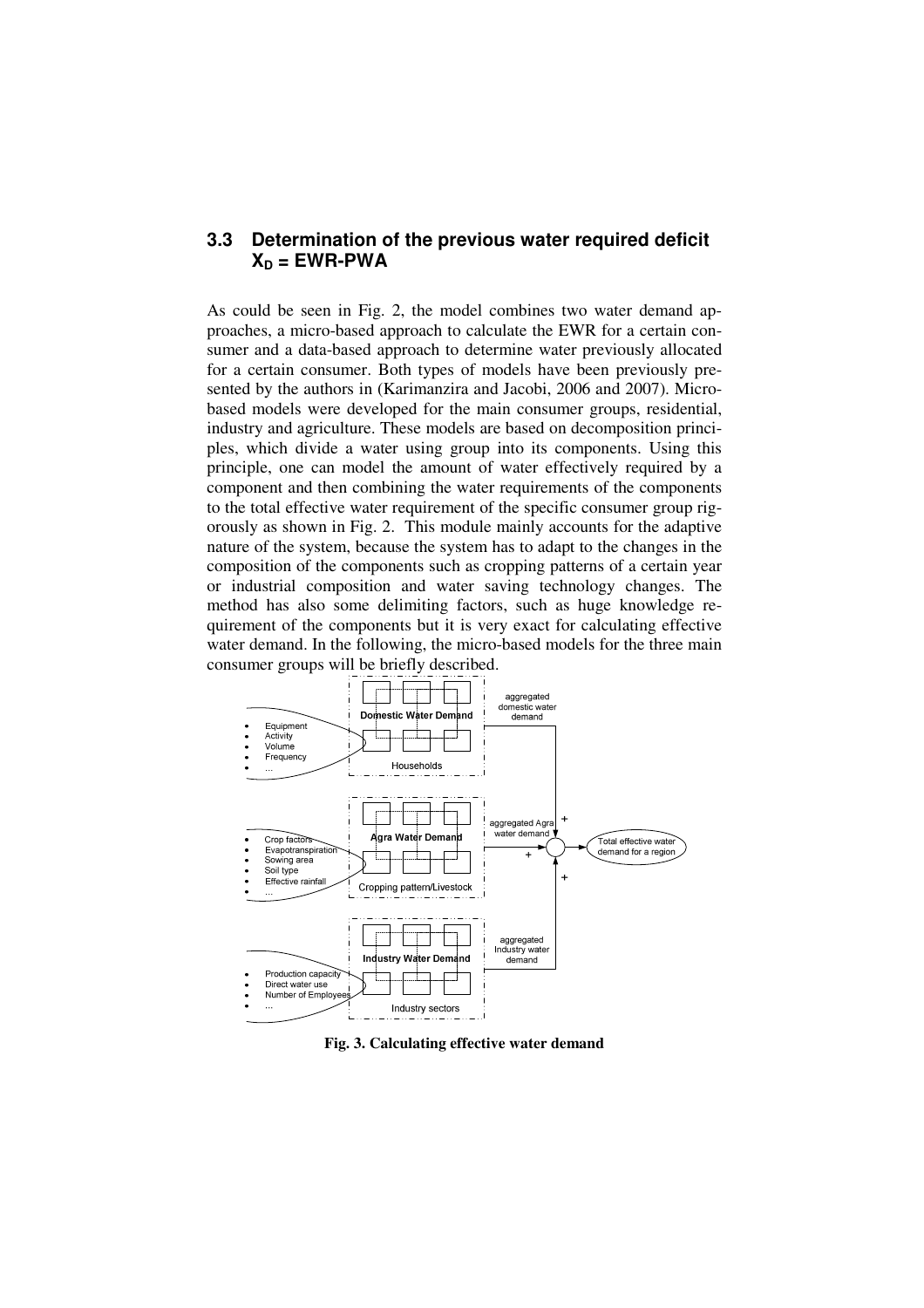#### **3.3.1 Micro-based modeling for agricultural water demand**

For the micro-based agricultural water demand model, the method developed by the FAO (Rosegrant et al. 2005) is implemented. It is based on the concept of reference evapotranspiration  $(ET_0)$  that allows studying the evaporative power of the atmosphere independently of crop type, crop development and agricultural practices. The reference surface is a 'hypothetical' extensive green grass actively growing (with adequate water) and completely shading the ground. This description is linked with assumptions on physical variables that lead to an unambiguous definition and derivation of  $ET_0$  through the so-called FAO Penman-Monteith equation.

For other type of crops, the evapotranspiration under standard conditions  $(ET_C)$  corresponds to disease-free and well-fertilized plants that 'hypothetically' grow under optimum soil water conditions for achieving full production. In other words, it defines the crop water requirement.  $ET_C$  is obtained using Eq. (3.2) by multiplying  $ET_0$  with a cultural coefficient (K<sub>c</sub>) that varies according to phenological stages and green Leaf Area Index (LAI) with the distinction of initial (from sowing to 10% crop cover), growing (from 10% cover to effective full cover) mid (from full cover to the start of maturity) and late season (until harvest or full senescence). The resulting irrigation water demand is calculated using effective rainfall and can be expressed as in Eqs. (3.3) and (3.4).

$$
ET_c = K_c \cdot ET_0 \tag{3.2}
$$

$$
NIWD = \sum_{cp} \sum_{st} \left( k_c^{cp,st} \cdot ET_0^{st} - P_{eff}^{cp,st} \right) \cdot LAI^{cp} (1 + LR) + EWD \tag{3.3}
$$

$$
IWD = NIWD / BE \tag{3.4}
$$

Where  $NIWD$  is the net irrigation water demand,  $P_{\text{eff}}$  is the effective precipitation, *LR* is the salt leaching factor, EWD is the extra water need, e.g. for crops like rice and *BE* is the basin efficiency.

#### **3.3.2 Micro-based modeling for domestic water demand**

In general, there are two leading sources of domestic water consumption data; the first is micro-component based and the other is domestic consumption monitoring. Micro-component measurements have the advantage of simplicity and breakdown consumption into components of specific water use (e.g. toilet flushing, bathing, washing). This reductionism approach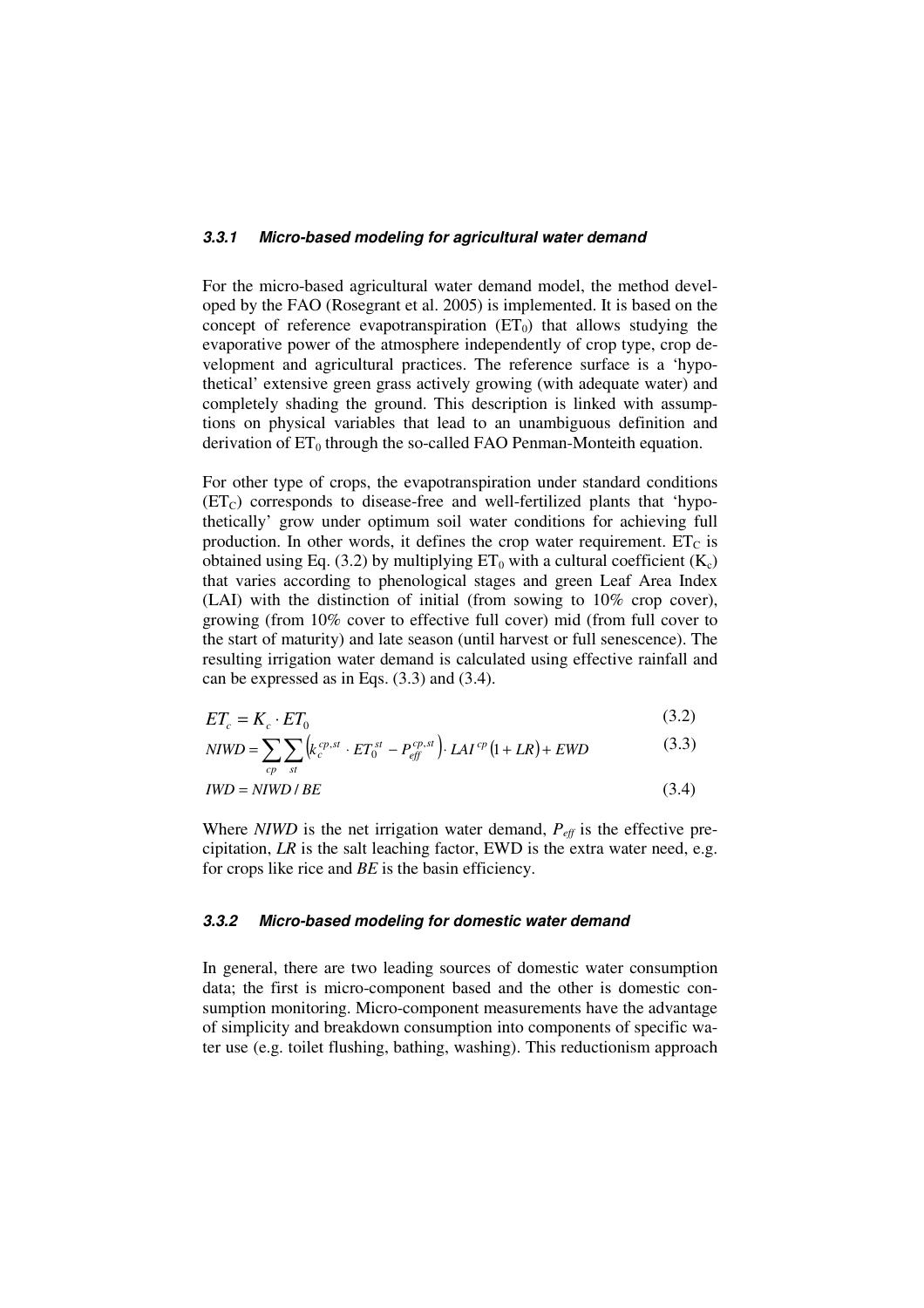aids deterministic modeling of consumption components. It should be emphasized that micro-components are idealized quantities for the averaged population or housing sample. In the case of a large region as in this case, household survey data is used to calculate the average and then aggregated for the total.

#### **3.3.3 Micro-based modeling for industrial water demand**

Water demand varies by type of establishment. For example, the water demand of a concrete manufacturing facility will be very different from that of a furniture store. In general, differences in water demand among establishments reflect the type of goods or service being produced. Another indicator of water demand by establishments is the number of people they employ, reflecting size of the operation. In many studies, the number of employees has been found to be highly correlated with water demand and may, in a unit use approach, be used to estimate a water demand coefficient for a group of establishments (Dziegielewski, 1995).

In the micro-based model for the industry, the conditions of the municipal water use structure and its changes in the industrial sectors were analyzed and discussed in terms of the indicators, such as direct water-use coefficient, complete water-use coefficient, water-use multiplier and water-reuse rate. Direct water-use coefficient is the direct consumption coefficient of each production sector, reflecting the direct requirement of water resources by a sector producing unit output value. In addition, each sector consumes water indirectly because raw and processed materials, fuels, motive power and mechanical equipment in the process of production also consume water in the process of being produced. The sum of direct and in direct water consumption coefficient is complete water-use coefficient. It is an important index of water consumed by a sector and reflects the multiplex and indirect relation of various sectors. For the Beijing region 32 industry sectors were identified and their water-use coefficients obtained for an initial year 1998 (Wang, 1998). The forecasting of the following years until new data is obtained is done using Eqs. (3.5) and (3.6).

$$
Y_i = e_i \cdot p_i - s_i \tag{3.5}
$$

$$
M_{n} = \frac{K \cdot M_{0} e^{Y_{i} \cdot t}}{K + M_{0} \cdot (e^{Y_{i} \cdot t} - 1)}; \ \lim_{n \to \infty} M_{n} = K
$$
\n(3.6)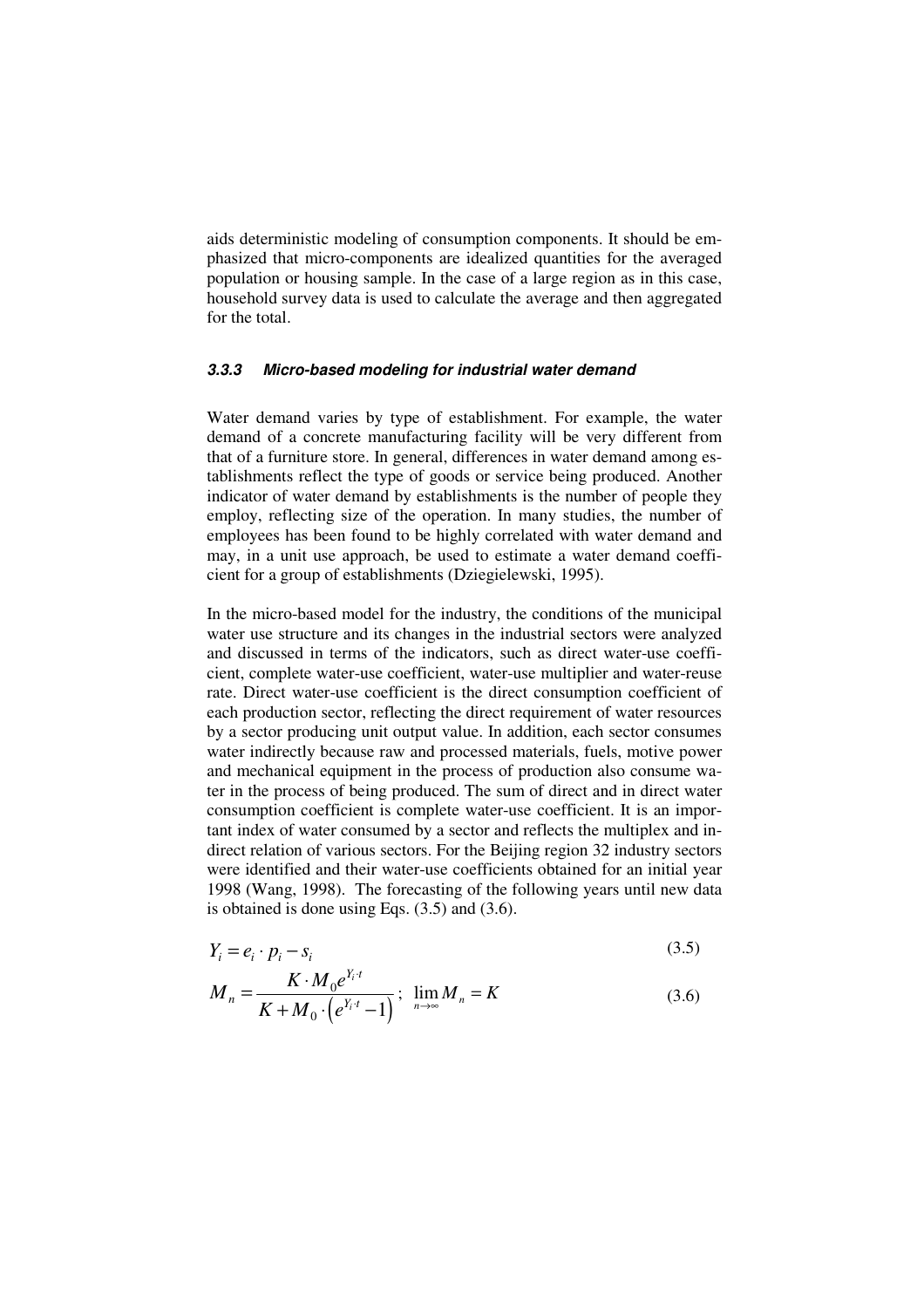Where  $Y_i$  is the growth rate for the industrial water demand for sector *i*,  $e_i$ is the elasticity,  $p_i$  is the growth rate of the industrial productivity  $s_i$  is the rate of saving water by recycling etc.,  $M_n$  is the total water demand for year  $n, M_0$  is the total water demand of basis year (in this case 1998),  $W_i$  is the weighting factor of the industrial sector water demand as a percentage of the total water demand for all sectors. It is determined by the complete water-use coefficient.

# **3.4 Determination of the water actually allocated by the experts**

The other type of model, which is required by the overall system is for determining the actual water delivered/ or to be delivered to customers if no policy changes are made. The model is based on time series of the allocated water to the different consumer groups, environmental and socioeconomic conditions. This has been realized using several types of methods, regression analysis (Karimanzira et al, 2006), Kalman filtering (Jacobi and Karimazira. 2007a) and neural networks (Karimanzira and Jacobi, 2007b).

Water-use is a complex function of socio-economic characteristics, climatic factors and public water policies and strategies. This study therefore develops a model based on the multivariate econometric approach which considers these parameters to forecast and determine water-use. The model applies statistical tools to select suitable demand function and most relevant explanatory variables that have strong relationship with water use. The results indicate that the number of connections, water pricing, public education level, and average annual rainfall are significant variables of water use (Karimanzira et al. 2007c). The developed model is used to forecast the water use in the future in the study area if no policy changes are made.

# **3.5 Prediction of future water requirement using fuzzy logic theory**

The idea of this adaptor is to use the necessary input information and decide a trend of water variation as follows:

IF 
$$
X_p
$$
 is  $P_i$ ,  $X_T$  is  $T_j$ ,  $X_{GDP}$  is  $G_k$ ,  $X_{POP}$  is  $POP_f$   
AND  $X_w$  is  $W_{a,n}$  THEN  $Y_{w,a}$  is  $B_m$  (3.7)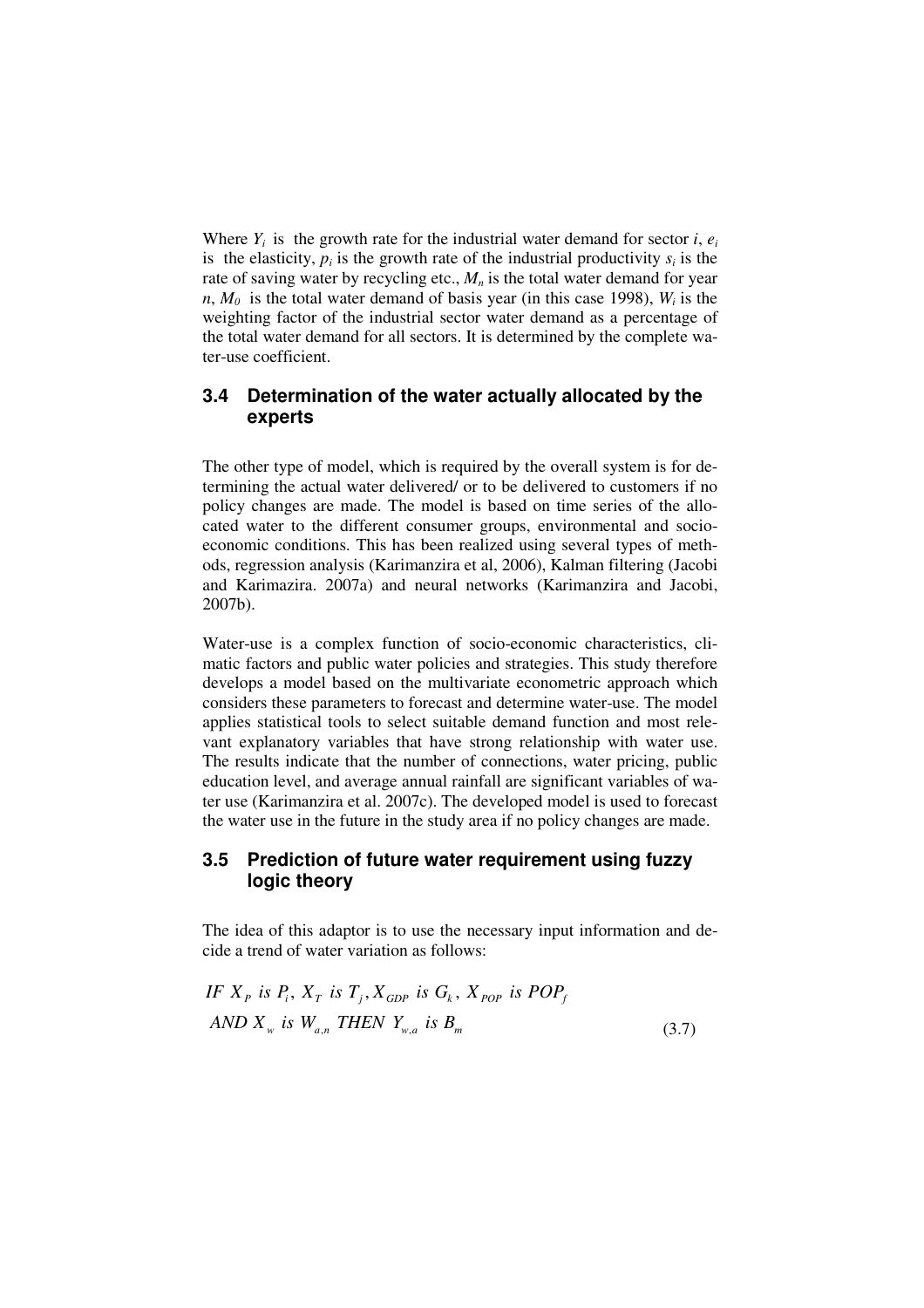In Eq. (3.7),  $Y_{wa}$  indicates the future water requirement of a certain consumer *a*.  $P_i$ ,  $T_j$ ,  $G_k$ ,  $POP_f$ , and  $W_{a,n}$  are indices for judging input information  $X_P$ ,  $X_T$ ,  $X_{GDP}$ ,  $X_{POP}$ , and the past recorded water requirement  $X_w$  for consumer a.  $B_m$  is the index representing the appearance of Y for consumer *a*.

The above mentioned process can be explained by introducing the idea of fuzzy inference. Therefore, to be able to utilize the information available in practice, indices  $P_i$ ,  $T_j$ ,  $G_k$ ,  $POP_f$ ,  $W_{a,n}$ , and  $B_m$  are defined as fuzzy sets, respectively, by the following membership function

$$
\mu(X) = (-X - b + a)/a,\tag{3.8}
$$

where  $0.0 \le \mu(X) \le 1.0$  gives the grade of the membership function, *X* is the variable of the fuzzy set, and *a* and *b* are function parameters.

Carrying out fuzzy inference of Eq. (3.8) alongside the logic of Eq. (3.7), an amount of water to be allocated, equivalent to stage (3), is indicated by a fuzzy set. This fuzzy set inferred can support decision making of the administrator, equivalent to the stage (4) of Fig. 2. The logic in Fig. 2 can be formulated by the following inference equation:

**Fact:**  $X'_{p}$ ,  $X'_{r}$ ,  $X'_{GDP}$ ,  $X'_{pop}$  and  $X'_{w}$ **Rule:**   $X_{pop}$  is POP<sub>f</sub> and  $X_w$  is  $W_{a,n} \to Y_{w,a}$  is  $B_m$  $X_P$  is  $P_i$ ,  $X_T$  is  $T_j$ ,  $X_{GDP}$  is  $G_k$ ,... (3. 9) **Action:** *B*′

The Rule, Fact and Action correspond to stages (1), (2) and (3), respectively. From  $B'$ , the following equation can be derived, using  $X'_w$  obtained from stage (2)

$$
v = B' + X'_w \tag{3.10}
$$

*v* corresponds to the forecasted water requirement and provide the logic of decision. In reality it is very difficult to realize the rule in Eq. (3.9). Accordingly, paying attention to the relationship between water requirement  $X'_w$  and its variation  $Y_w$  from past records, the fuzzy relation influenced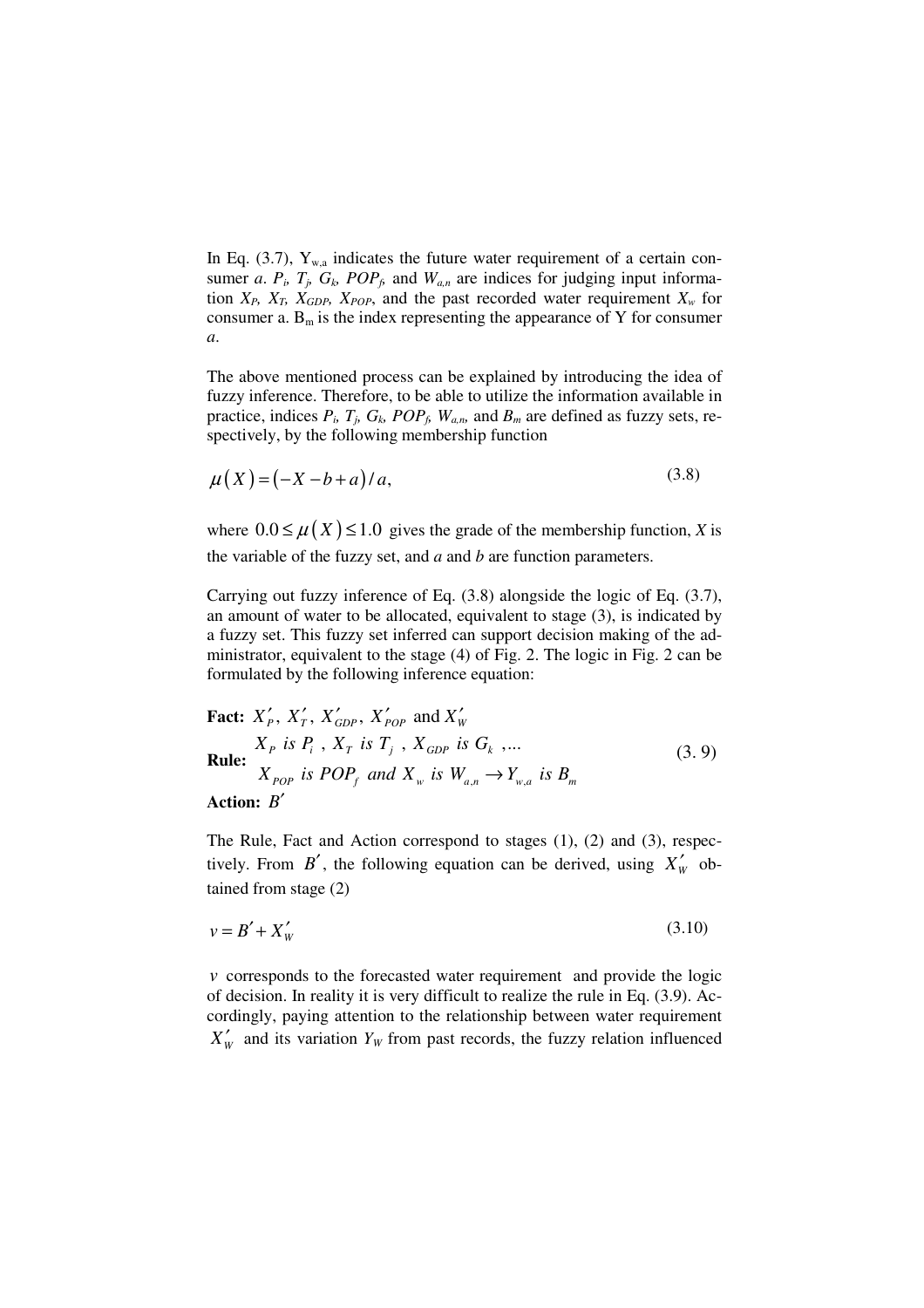by environmental and socio-economic conditions can be simplified by modifying Eq. (3.9) as follows, which correspond more to how an expert make decisions:

**Fact:**  $P_0, T_0, GDP_0, POP_0, and W_0$ 

**Rule:** 
$$
X_w
$$
 is  $W_{a,n} \rightarrow Y_{w,a}$  is  $B_m$  under  $X_p$  is  $P_i$ ,  $X_T$  is  $T_j$ ,  $X_{GDP}$  is  $G_k$  and  $X_{POP}$  is  $POP_f$   $(3.11)$ 

## **Result:** *B*′

Here, "under" is an inference factor meaning a restriction of the environmental and socio-economic conditions.

#### **3.5.1 Situation dependent fuzzy inference model**

Based on the inference Eq. (3.11), the following model is proposed, using fuzzy set  $\mu'_w$  of previous year's water requirement,  $X'_w$ ,

$$
B' = R_{(X_W, dY|P, T, GDP, POP)} \circ \mu'_W
$$
\n(3.12)

where  $\circ$  is the fuzzy product. The forecasting function  $R_{(X_w, dY | P, T, GDP, POP)}$ is just equal to the knowledge of an expert and represents a fuzzy relation between  $X_W$  and  $dY$ , limited by the environmental and socio-economical conditions *P, T, GDP, POP, etc.*.

#### **3.5.2 Simplifying the model structure by decomposition**

Based on this rule structure model, the rule base search can further be simplified by dividing the system into three sub-models for agriculture, households and industry. The agricultural fuzzy policy adapter have four inputs, *previous water allocated, deficit, temperature and precipitation* and one output, *water to be allocated* for agriculture. The domestic part has three inputs, *previous water allocated, deficit and population* and *water to be allocated* for households. Where 'deficit' is the difference between the previous water allocated and previous effective water demand calculated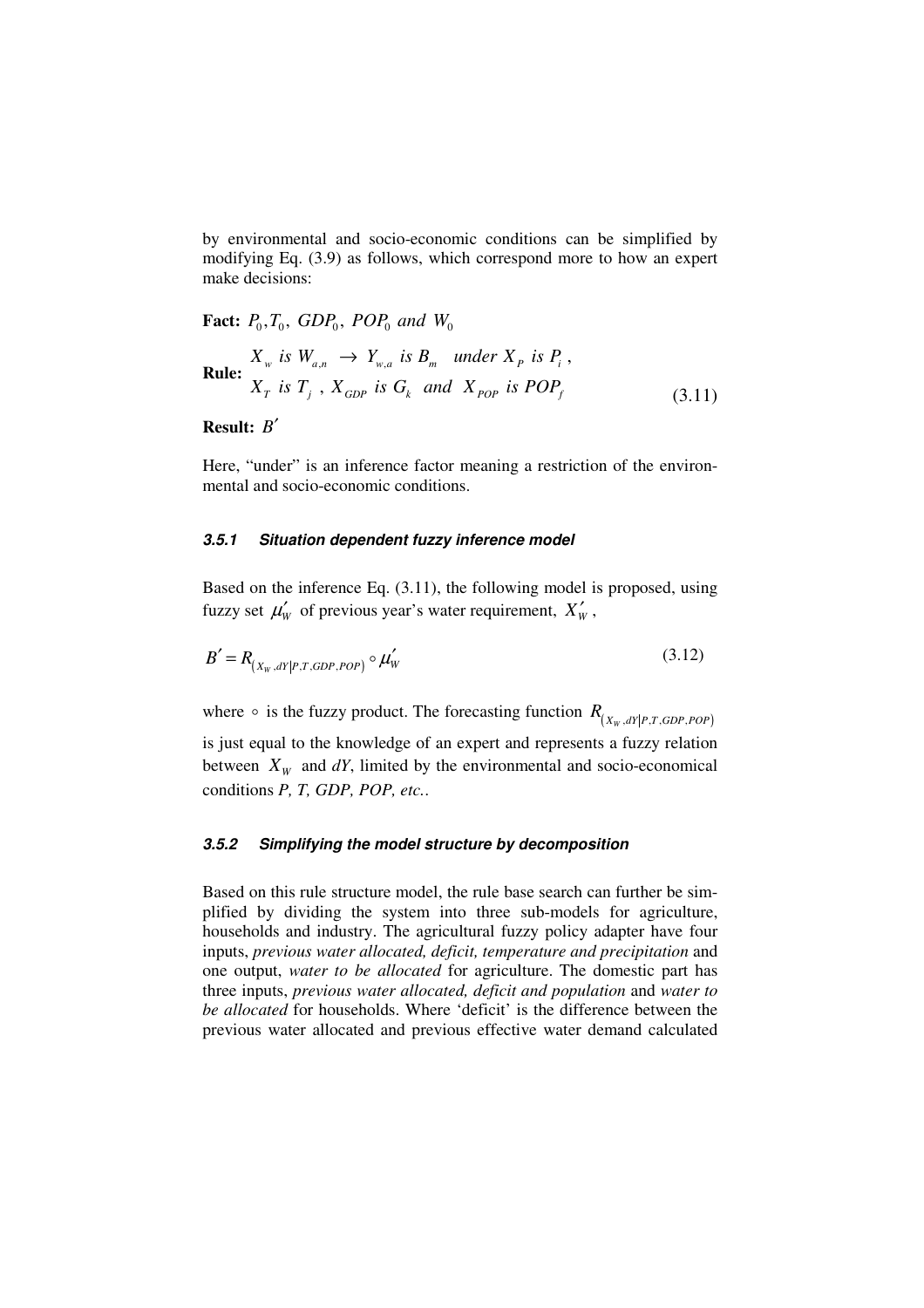by the micro-component based module. On the other hand, the industry sub-model have four inputs, *water allocated, deficit, population and GDP*, and *water to be allocated* for the industry. For the simplified models, the rule bases can be easily extracted from history data as described in the next section.

#### **3.5.3 Rule extraction from data**

There are various approaches to fuzzy rule extraction from numerical data for classification (Nozaki et al., 1996; Maher, 1993; Janikow, 1998). For example, Nozaki et al., 1996 proposed an adaptive method for fuzzy rule extraction for classification. Their method consists of two learning procedures: an error correction-based learning scheme and an additional learning procedure. The first learning procedure adjusts the grade of certainty of each rule based on its classification performance. This is followed by an additional learning procedure to realize better classification boundaries between classes. Finally, Nozaki et al., 1996 proposed a rule pruning scheme. Exploratory data analysis, such as clustering, is also used to facilitate rule extraction. For example, Chiu, 2002 used a subtractive clustering method to find clusters in the training data; each cluster is then translated into a fuzzy rule.

Another commonly used approach for rule extraction is to build a decision tree (DT) from the training samples and extract rules from it. This approach is used because semantically a path of a DT and a rule are almost the same. There are different types of DTs (Hayaki and Ozawa, 1996; Safavian and Landgreben, 1991) available, each having its advantages and disadvantages (Janikow, 1998), but probably the most popular one is Quinlan's ID3 (Quinlan, 1992). The main concern about ID3 is that it can deal with categorical data only and the DT generated is a crisp one. Different variations of ID3 are now available where authors have tried to overcome these limitations of ID3 and extract fuzzy rules from the DT (Maher, 1993). The fuzzy DT of Chang and Pavlidis, 1977 used a fuzzy decision function (not the node splitting function) at each internal node. If an internal node *V* has *k* branches, for example, then the fuzzy decision function produces a vector in  $[0,1]^{k}$ . Each component of the decision function can be thought of as an edge weight of a branch coming out of the node *V*. Each leaf node of the DT has a crisp label associated with it. For an unknown  $x \in \mathcal{R}$ , the firing strength of each path from root to every leaf is computed using either product or minimum of the decision function values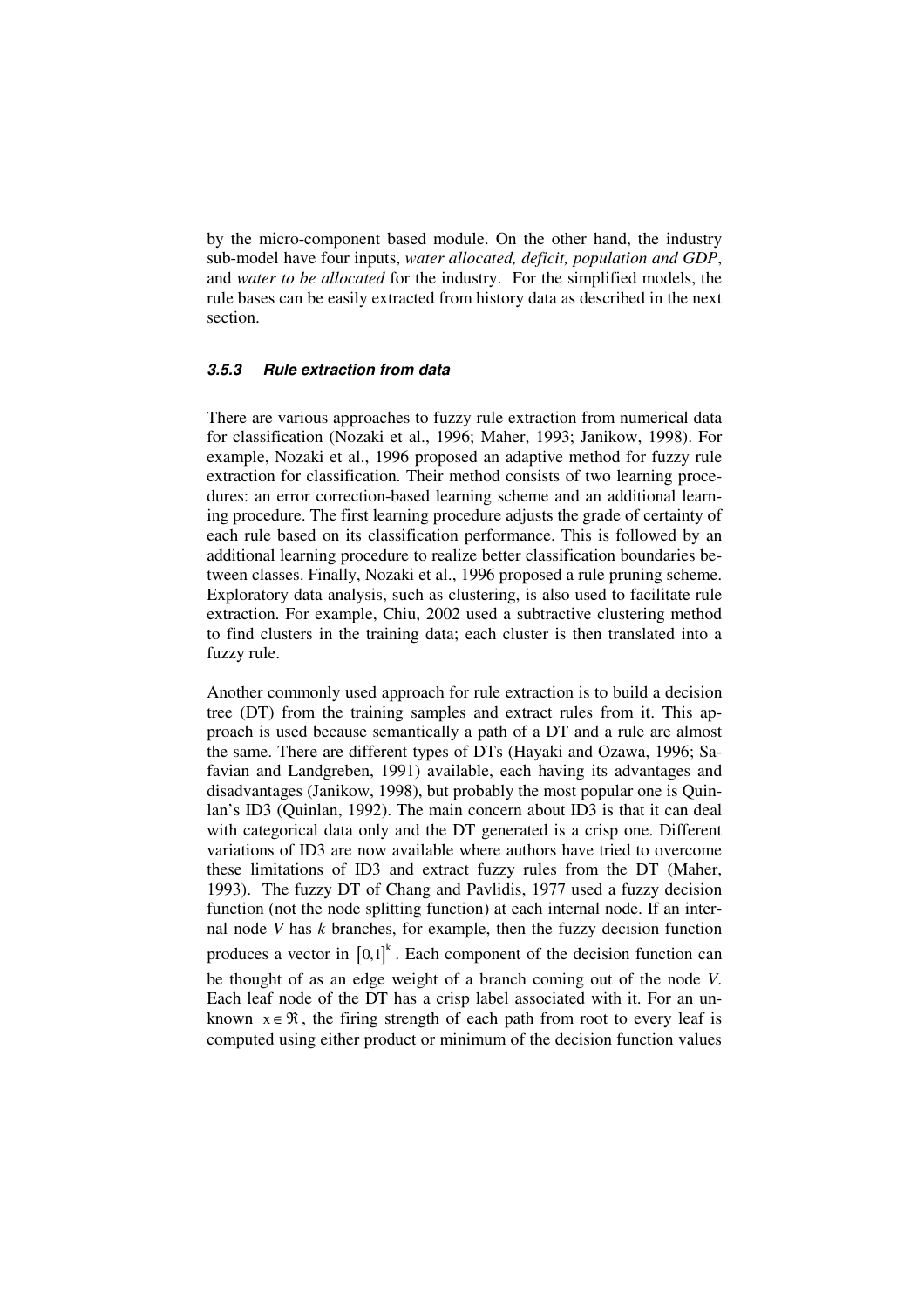on the path. If minimum is used, they call it a *fuzzy decision tree*; for product, it is called a *probabilistic decision tree*. *x* is assigned the crisp label of the leaf having the highest firing strength.

The method, used in this work is from (Otto, 1995). The authors proposed an algorithm, FuzzyMod®, which combined uncertain reasoning with the rule set produced by ID3 to deal with uncertain and noisy data. In their approach, they start with a DT made by ID3, then the attribute values associated with each branch of the tree is considered to be approximate. Triangularly shaped membership functions are used to model the approximate values. For each attribute value of a data point, a support interval is calculated using the approximate value associated with the corresponding branches of the tree. The classification of a test sample is done by considering the set of support intervals for different possible classifications. Each path from the root to a leaf is then interpreted as a rule. The rules are further pruned and optimized using evolutionary algorithms. The optimization of the fuzzy sets over the number of patterns *p* is done so that the mean squared error between the model  $\hat{v}$  and the system output  $f(X)$  is minimized (see Eq. 3.13).

$$
s = \sum_{i=1}^{p} (y_i - \hat{y})^2
$$
 (3.13)

### **4 Results**

## **4.1 Rules extracted by FuzzyMod®**

Due to the length of this paper, only the fuzzy system for the agricultural water requirement will be further discussed. The training data of the fuzzy policy adapter for the agriculture were prepared and applied into Fuzzy- $\text{Mod}^{\circledast}$  to extract the rule base. The fuzzy system generated by FuzzyMod $^{\circledast}$ can be seen in Figs. 4 - 6. The main advantage of using this rule extraction method is that it tests for significance of the input variables and eliminates those which are not significant using information gain theory (Entropy). The other advantages are as follows:

- Conditions which are not useful are removed.
- Empty rules and identical rules are removed.
- All rules are grouped according to classes.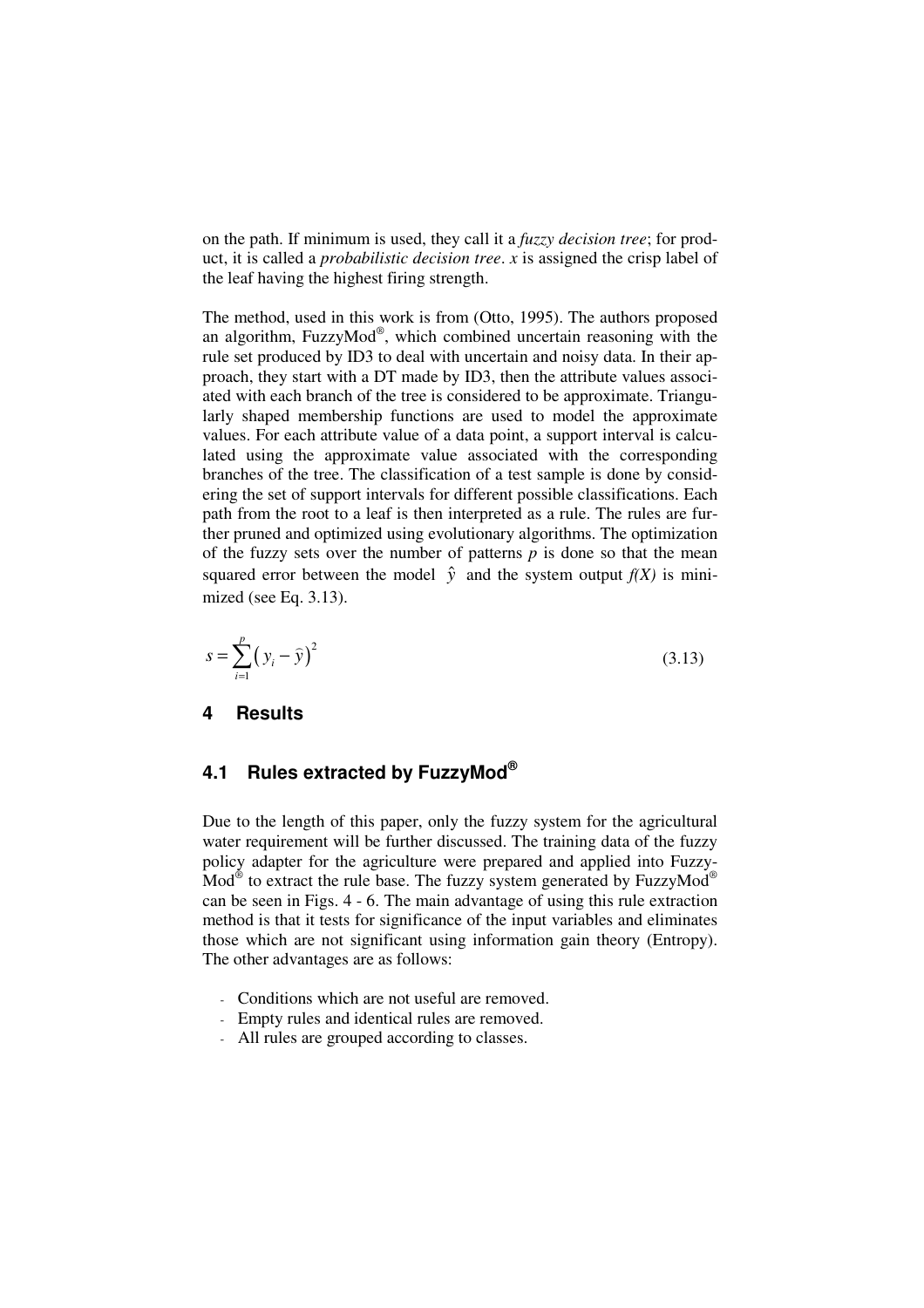- Rules are deleted if the accuracy of the whole set of rules for the class is not lowered.
- Rules are ordered to minimize false positive errors.
- Rules are deleted in turn if accuracy of the whole rule set on the training set is not lowered.

For example, total yearly precipitation was eliminated and this is true, because this variable include no information on its distribution over the year, which actually is required to calculate the water requirement for agriculture. Therefore, precipitation plays an indirect role as described in the determination of effective water demand of a crop.



#### **4.1.1 Relevant inputs<sup>1</sup>**

 $\overline{a}$ 

Fig. **4**. **Extracted membership functions of the inputs for the fuzzy system (units are omitted)** 

<sup>&</sup>lt;sup>1</sup>The variable "precipitation" was removed by FuzzyMod® from the list of influencing variables due to less information gain.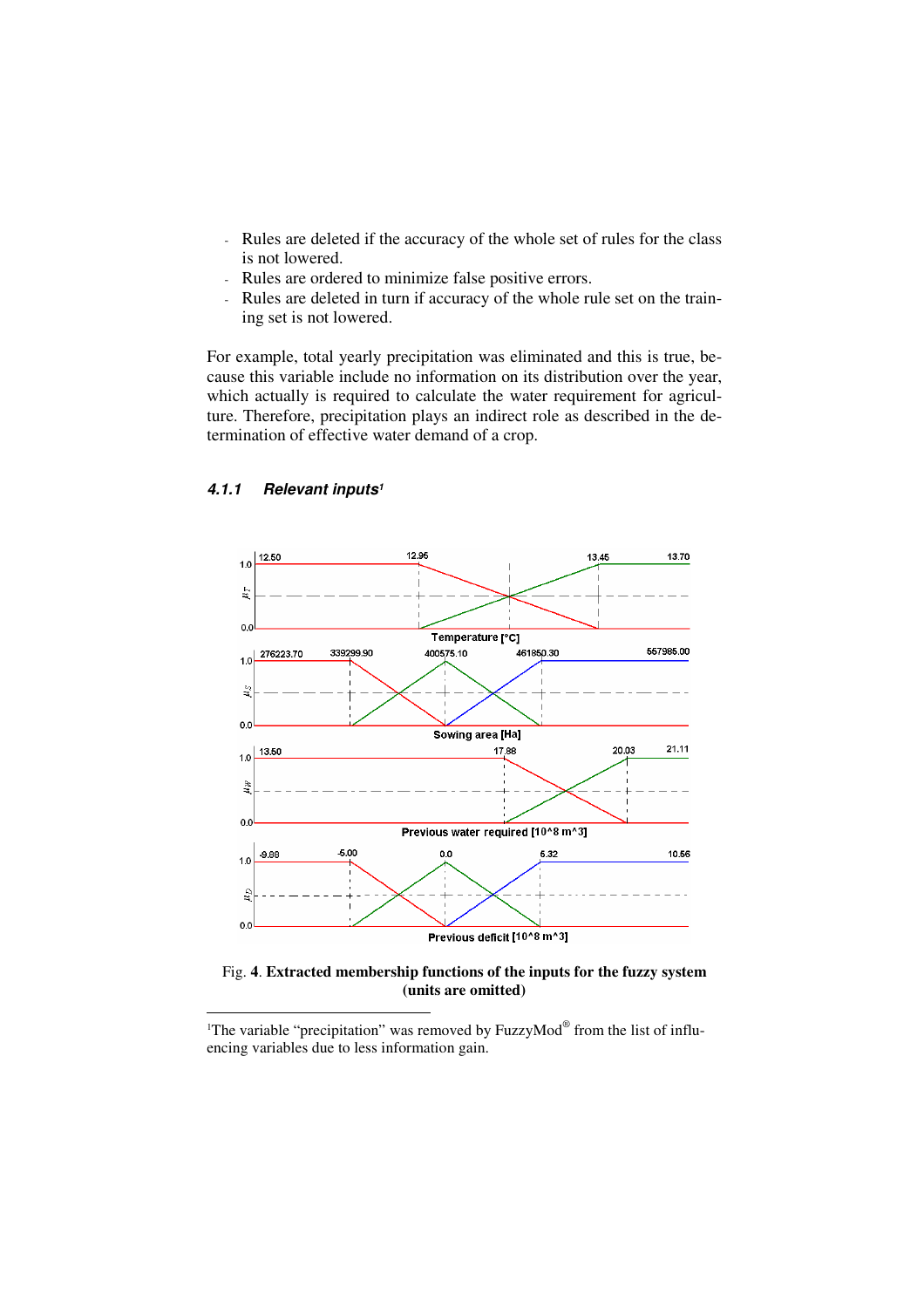



**Fig.** 5. Extracted membership functions of the output for the fuzzy system (units are omitted)

```
DEFINE RULES
1. IF ( Sowing area = Small ) AND ( Water required = Low )<br>
THEN (Water to be required := Very very low );<br>
2. IF ( Temperature = Low ) AND ( Sowing area = Medium OR Large ) AND ( Water required = Low )<br>
THEN
THEN (Water to be required := large );<br>4. IF ( Sowing area = Small OR Medium ) AND ( Water required = High )
THEN (Water to be required := Low );<br>5. IF ( Sowing area = Large ) AND ( Water required = High )<br>THEN (Water to be required := Very large );
6. IF (Sowing area = Small) AND (Previous deficit = small)
   THEN (Water to be required = Very Low)
7. IF (Sowing area = Large) AND (Previous deficit = Large)
   THEN (Water to be required = Very high)
END.
     Fig. 6. Rules extracted to determine the future water to be allocated
```
# **4.2 Prediction results**

The results in Fig. 7 - 10 show the one year ahead prediction of water requirement for agriculture as an example. The system was trained using data from 1991-2002. The remaining data from 2003-2005 was used for validation. Figures 7 and 8 with a sum squared error of 4.5763 show the prediction results before optimization and on the other hand Figures 9 and 10 show the results after optimization, where the SSE has decreased to 0.7590. The results show that the fuzzy system is a very important tool for planners and administrators, because the rule produced are quite understandable, it is an imitation of expert decision making behavior. An advantage of the system is that it can always be adapted to new situations on the availability of new data.

**<sup>4.1.3</sup> Rules**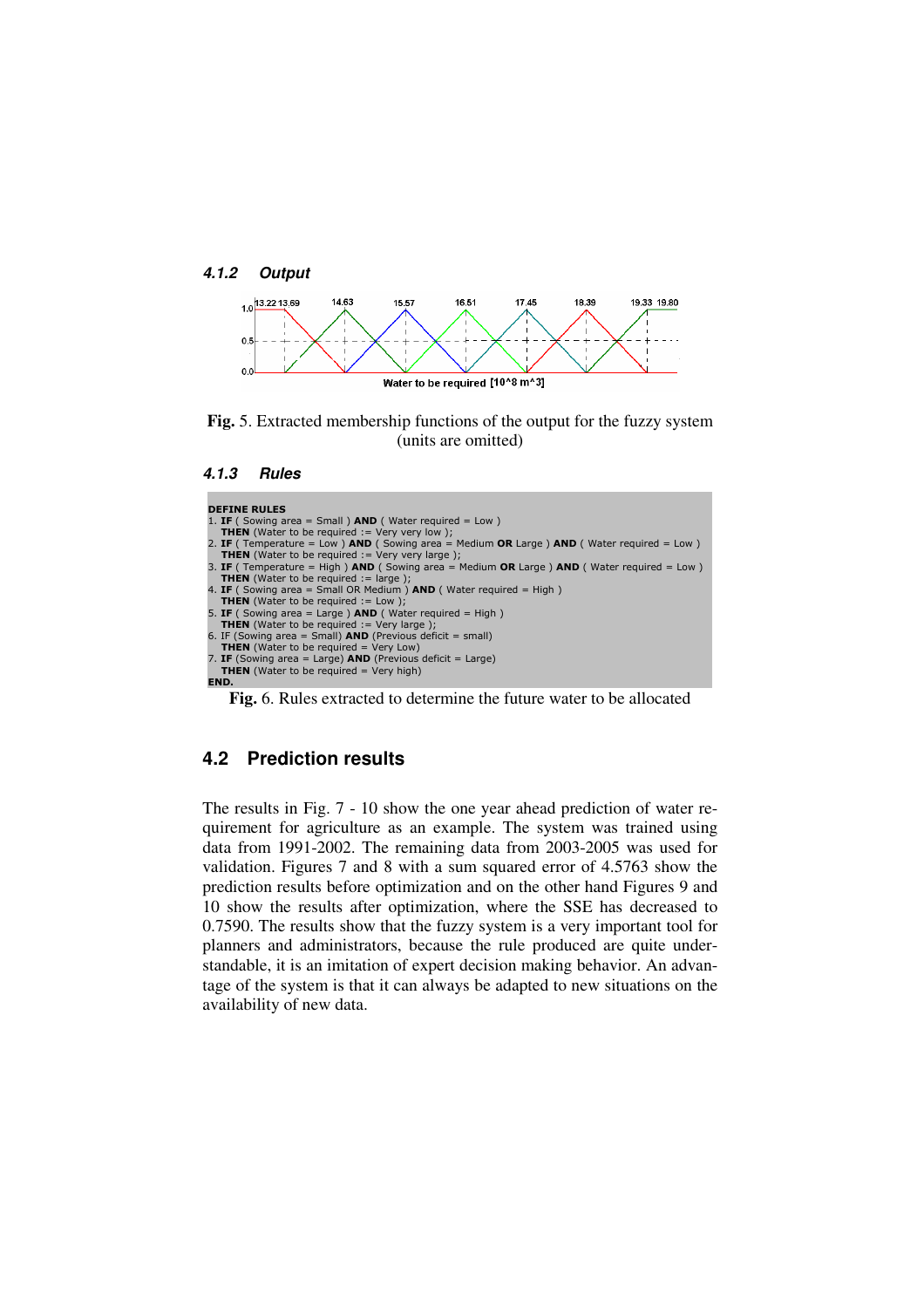



**Fig.** 9. Prediction results after optimization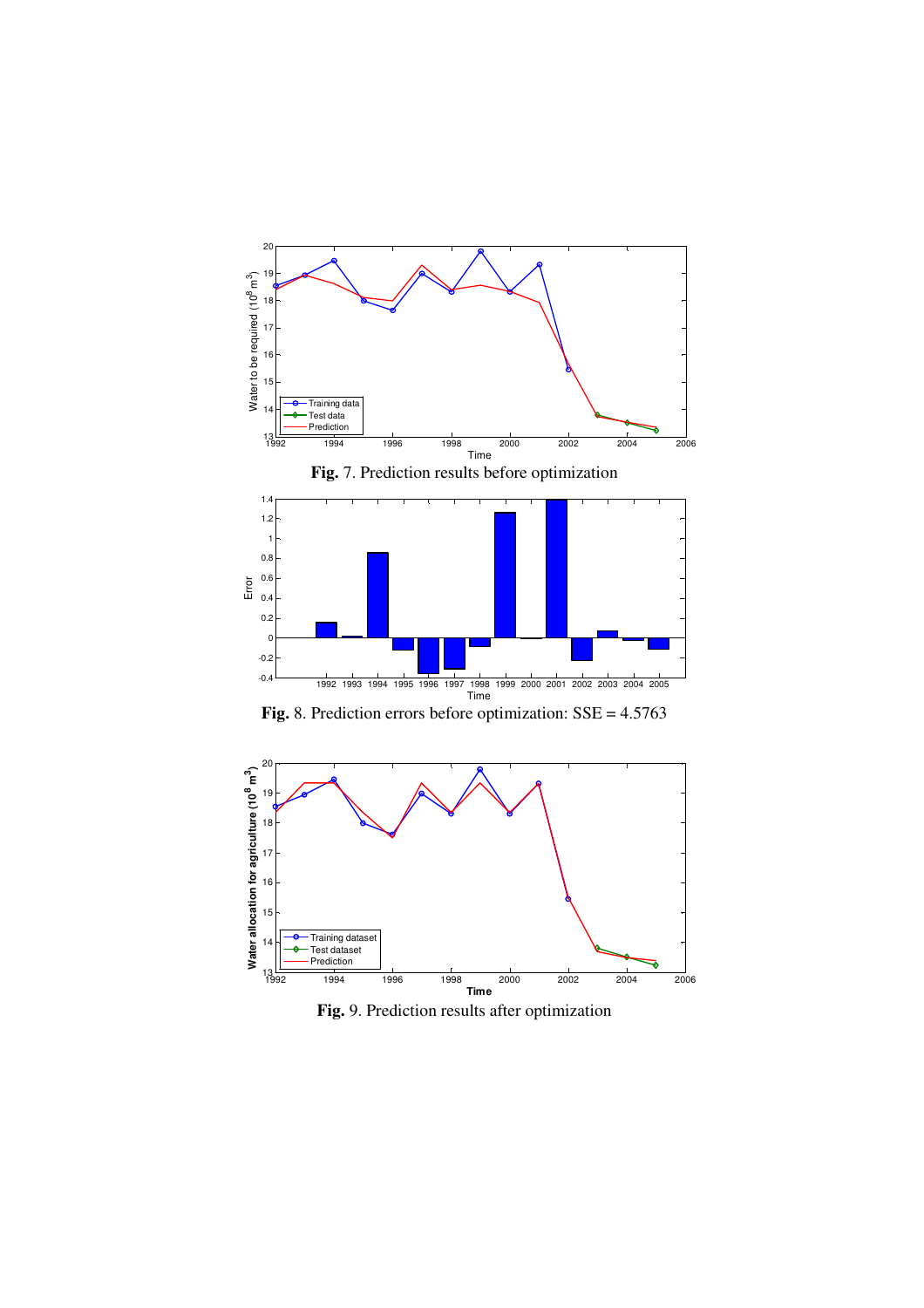

**Fig.** 10. Prediction errors after optimization (SSE = 0.7590)

# **5 Conclusions**

In the classical formulation of water allocation problems to various users it is customary to use formulations of linear programming in which all the determinants are introduced as crisp numbers. But water supply and distribution still depends on the experience and knowledge of the administrators. This is caused partly by fuzziness of information for water management and uncertainty of the conditions. For this reason, the systematic composition of water management is difficult.

In this paper, attention is paid to fuzzy information and a peculiar logic of water management is formulated through analysis of its actual state and the behavior of an administrator and a forecasting system which can support decision making of the administrator in distribution is proposed using fuzzy theory. The modeling by resolving into micro-components facilitates behavioral understandings as could be seen in the rules. The performance of the system has been tested using data of the Beijing region and the results are very satisfactory. The rules produced by the system are very understandable and correspond to those decisions, a water manager would make under the aspect of objectivity. Water management is originally based on human decisions; therefore, systemization disregarding human relations is meaningless and is never useful.